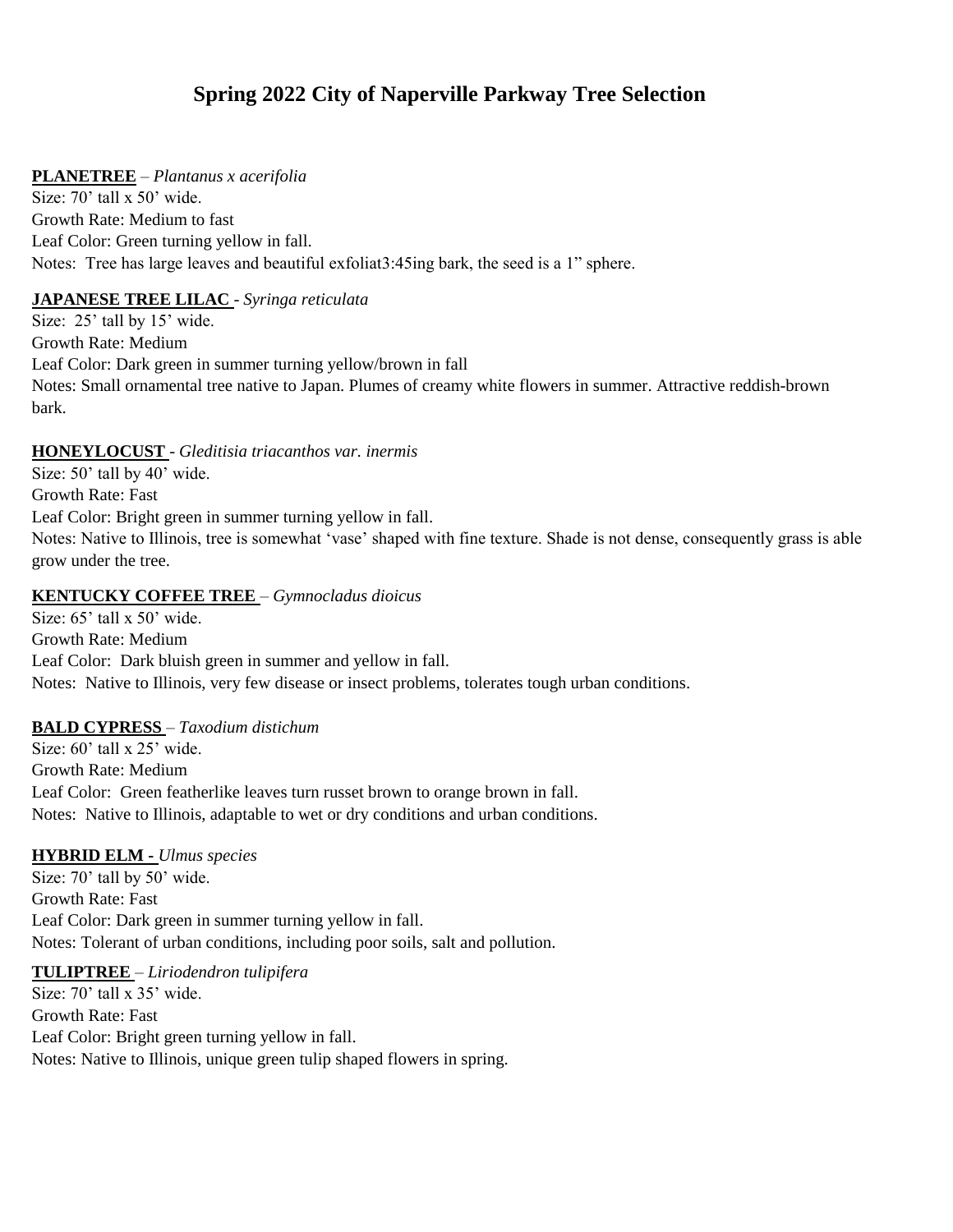**CATALPA** – *Catalpa speciosa* Size: 55' tall x 30' wide. Growth Rate: Medium to fast. Leaf Color: Large heart shaped bright green leaves turn yellow green to brown in fall. Notes: Native to Illinois, beautiful white flowers in late spring, long thin cigar shaped seed pods.

## **SILVER LINDEN** – *Tilia tomentosa*

Size: 50' tall by 30' wide. Growth Rate: Medium Leaf Color: Dark green upper surface with silver color beneath, turning yellow in fall. Notes: One of the best lawn and street trees, tolerates heat and drought.

## **RED OAK** – *Quercus rubra*

Size:  $60'$  tall by  $60'$  wide. Growth Rate: Fast Leaf Color: Green leaves turn red to brown in fall. Notes: Native to Illinois, long lived large shade tree.

## **SWAMP WHITE OAK** – *Quercus bicolor*

Size: 60' tall by 60' wide. Growth Rate: Medium Leaf Color: Dark glossy leaves turn yellow to brown in fall. Notes: Native to Illinois, tolerates urban conditions well.

## **CHINKAPIN OAK** – *Quercus muhlenbergii*

Size: 55' tall by 50' wide. Growth Rate: Medium Leaf Color: Dark yellowish green leaves turn yellow to orange-brown in fall. Notes: Native to Illinois.

#### **CRABAPPLE** – *Malus species*

Size: 20' tall by 20' wide, but varies widely cultivar Growth Rate: Medium Leaf Color: Most have green leaves, some cultivars have purple leaves. Notes: Beautiful flowers in the spring in many different colors depending on cultivar.

#### **AMERICAN HORNBEAM** – *Carpinus caroliniana*

Size: 25' tall by 25' wide. Growth Rate: Slow Leaf Color: Dark green leaves turn yellow, orange and red in fall. Notes: Native to Illinois, best in moist soils, but tolates both wet and dry.